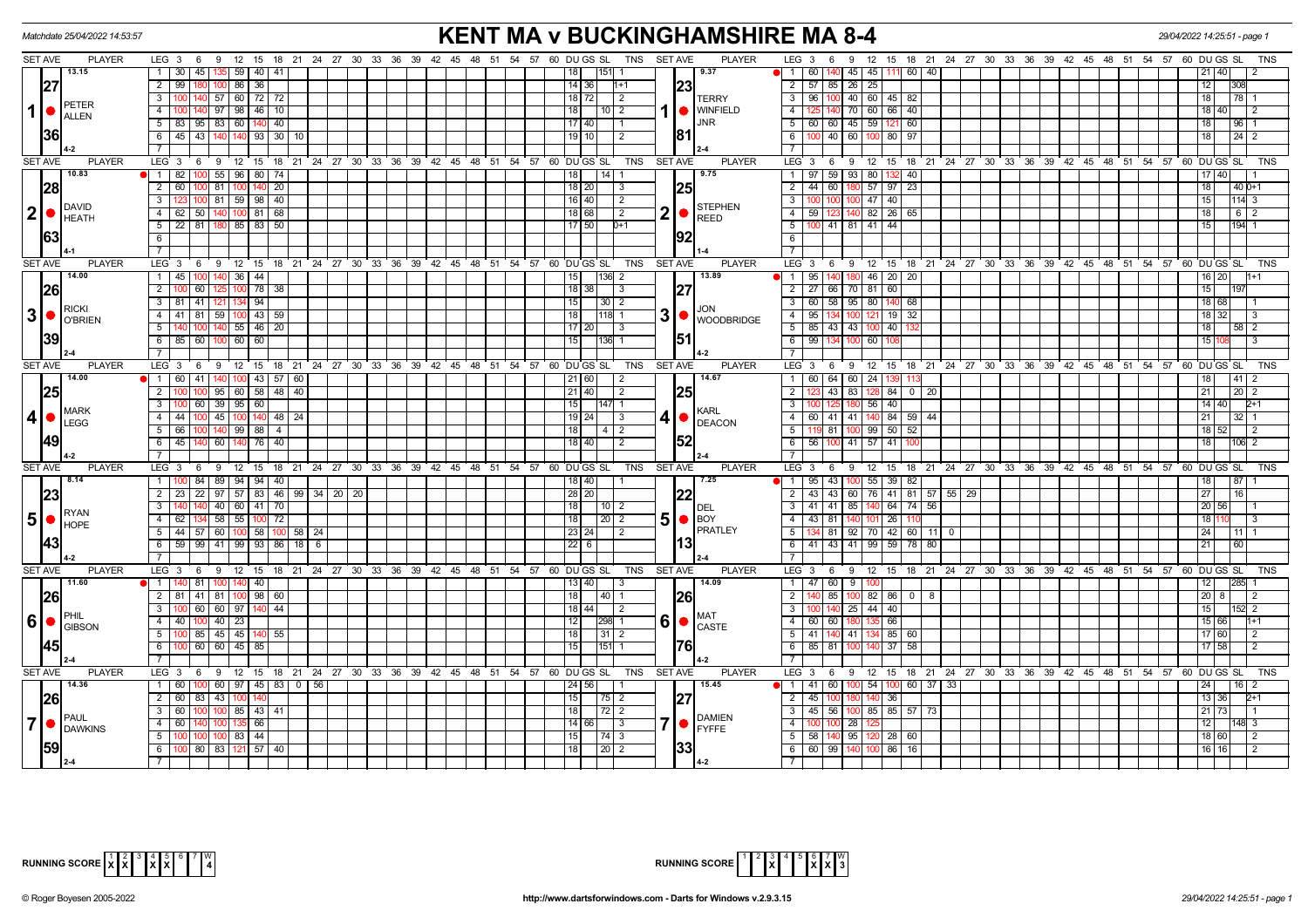| Matchdate 25/04/2022 14:53:57 |            |                                          |                      |                                   |                   |                                  |                 |                              |                        | <b>KENT MA v BUCKINGHAMSHIRE MA 8-4</b><br>15 18 21 24 27 30 33 36 39 42 45 48 51 54 57 60 DUGS SL<br>15 18 21 24 27 30 33 36 39 42 45 48 51 54 57 60 DUGS SL |                                                      |                                                                            |          |       |                 |                        |                 |                 |                 |                               |                |                                          |                | 29/04/2022 14:25:58 - page 2     |              |                                       |                  |                 |             |   |        |                                      |                                           |                       |    |          |         |                    |                                                               |            |
|-------------------------------|------------|------------------------------------------|----------------------|-----------------------------------|-------------------|----------------------------------|-----------------|------------------------------|------------------------|---------------------------------------------------------------------------------------------------------------------------------------------------------------|------------------------------------------------------|----------------------------------------------------------------------------|----------|-------|-----------------|------------------------|-----------------|-----------------|-----------------|-------------------------------|----------------|------------------------------------------|----------------|----------------------------------|--------------|---------------------------------------|------------------|-----------------|-------------|---|--------|--------------------------------------|-------------------------------------------|-----------------------|----|----------|---------|--------------------|---------------------------------------------------------------|------------|
| SET AVE                       |            | <b>PLAYER</b>                            | $LEG_3 6$            | 9                                 | 12                |                                  |                 |                              |                        |                                                                                                                                                               |                                                      |                                                                            |          |       |                 |                        |                 |                 |                 | <b>TNS</b>                    | <b>SET AVE</b> |                                          | <b>PLAYER</b>  | LEG <sub>3</sub>                 |              | 9                                     | 12               |                 |             |   |        |                                      |                                           |                       |    |          |         |                    |                                                               | <b>TNS</b> |
|                               |            | 6.40                                     | -81                  |                                   | 36                | 58 59 55 72 20                   |                 |                              |                        |                                                                                                                                                               |                                                      |                                                                            |          |       |                 |                        |                 | 24              |                 |                               |                |                                          | 14.19          |                                  |              | 59                                    | 58<br>60 I       |                 | 57 47 61 59 |   |        |                                      |                                           |                       |    |          |         | 24   59            |                                                               |            |
|                               | 22         |                                          | 96<br>2 <sup>1</sup> | 85                                | $52$ 81           |                                  |                 |                              |                        |                                                                                                                                                               |                                                      |                                                                            |          |       |                 |                        |                 | 12              |                 |                               |                | 24                                       |                |                                  | $2 \mid 96$  |                                       |                  | 38              |             |   |        |                                      |                                           |                       |    |          |         | 14 38              |                                                               | l1+1       |
|                               |            |                                          | 3 <sup>1</sup><br>60 | $96$ 100 60<br>$100$ 0 40<br>  45 |                   |                                  |                 |                              |                        |                                                                                                                                                               |                                                      | 23 40                                                                      |          | 2     |                 |                        |                 |                 | 3   41          | 134 60 58                     |                |                                          | 64 87 37       |                                  |              |                                       |                  |                 |             |   |        | 21                                   | 20 1                                      |                       |    |          |         |                    |                                                               |            |
|                               |            | <b>CLIVE</b><br>$8 \nvert \nvert$ BARDEN | $\overline{4}$<br>36 | 96                                | 58                | 60                               | 84 92 39        |                              |                        |                                                                                                                                                               |                                                      |                                                                            |          |       | 23 39           |                        |                 | 8 <sup>1</sup>  |                 | <b>JACK</b><br><b>VINCENT</b> |                | 60                                       |                | 41                               | 40           |                                       | 55               |                 |             |   |        |                                      |                                           |                       | 24 | 4        |         |                    |                                                               |            |
|                               |            |                                          | 5 <sub>1</sub><br>81 | 60 45 45 64 57 89<br>- 60 I       |                   |                                  |                 |                              |                        |                                                                                                                                                               |                                                      |                                                                            |          | 24 89 |                 |                        |                 |                 | 5   60          | 45 60 40                      |                |                                          | 60 100 96      |                                  |              |                                       |                  |                 |             |   |        | 21                                   | $140$ 1                                   |                       |    |          |         |                    |                                                               |            |
|                               | <b>60l</b> |                                          | 81<br>6              | 60                                | 81<br>60          |                                  |                 |                              |                        |                                                                                                                                                               |                                                      |                                                                            |          |       | 15 <sub>l</sub> |                        |                 | 195             |                 | 6                             |                | 60                                       |                |                                  | 36 40        |                                       |                  |                 |             |   |        |                                      |                                           | 16 <sub>1</sub><br>40 |    |          |         |                    |                                                               |            |
|                               |            |                                          |                      | 28                                |                   | $60$ 95                          | 38              |                              |                        |                                                                                                                                                               |                                                      |                                                                            |          |       |                 |                        |                 | 18              | l 40 l 2        |                               |                |                                          |                |                                  |              | 85 60                                 | 60               | 80 76           |             |   |        |                                      |                                           |                       |    |          |         | $18$ 76            |                                                               |            |
| <b>SET AVE</b>                |            | <b>PLAYER</b>                            | LEG <sub>3</sub>     | 9                                 | $12 \overline{ }$ | 15                               | 18 21           |                              | $24 \quad 27 \quad 30$ |                                                                                                                                                               | 33 36                                                |                                                                            | 39 42 45 |       |                 | 48 51 54 57            |                 | 60 DUGS SL      |                 | <b>TNS</b>                    | <b>SET AVE</b> |                                          | <b>PLAYER</b>  | LEG <sub>3</sub>                 |              | $\mathbf{Q}$                          | 12               | 15              | - 18        |   |        |                                      | 21 24 27 30 33 36 39 42                   | 45 48 51              |    |          |         | 54 57 60 DUGS SL   |                                                               | <b>TNS</b> |
|                               |            | 14.30                                    | 95                   | 99                                | 44                | 60                               | 80              |                              |                        |                                                                                                                                                               |                                                      |                                                                            |          |       |                 |                        |                 | $18$   80       |                 |                               |                |                                          | 10.89          |                                  | 28           |                                       | 58 58            | 60 60           |             |   |        |                                      |                                           |                       |    |          |         | 18                 | 97                                                            |            |
|                               | 28         |                                          | 2                    | 16<br>68                          |                   |                                  |                 |                              |                        |                                                                                                                                                               |                                                      |                                                                            |          |       |                 |                        | $16$   16       |                 |                 |                               | 28             |                                          | 2 <sub>1</sub> | 49                               | $59$ 57 58   |                                       |                  |                 |             |   |        |                                      |                                           |                       |    |          | 15      | 159                |                                                               |            |
|                               |            | KEVIN<br><b>I</b> smith                  | 3 <sup>1</sup><br>83 | 85<br>41                          |                   |                                  |                 |                              |                        |                                                                                                                                                               |                                                      |                                                                            |          | 15    |                 |                        |                 |                 | <b>ADAM</b>     |                               |                | 99 60                                    | 92             |                                  | 76 40        |                                       |                  |                 |             |   |        |                                      |                                           | 16 <sub>1</sub><br>40 |    |          |         |                    |                                                               |            |
| 9 <sup>1</sup>                | ●          |                                          | 4                    | 121<br>45                         |                   | $40$   41   60   94              |                 |                              |                        |                                                                                                                                                               |                                                      | $9$ $\bullet$ $\sim$<br>21 94<br>47<br>$74$ 12<br>$\overline{2}$<br>4   84 |          |       |                 |                        |                 |                 |                 |                               |                |                                          |                | 18                               | 4   2        |                                       |                  |                 |             |   |        |                                      |                                           |                       |    |          |         |                    |                                                               |            |
|                               |            |                                          | 5                    | 60<br>55                          |                   |                                  |                 |                              |                        |                                                                                                                                                               |                                                      |                                                                            |          |       |                 |                        |                 | 12 <sub>1</sub> | 186   2         |                               |                |                                          |                |                                  | 5   45       |                                       |                  | 40              |             |   |        |                                      |                                           |                       |    |          |         | 13 40              |                                                               |            |
|                               | 83         |                                          | - 6 I                | 60 55 177 135 74                  |                   |                                  |                 |                              |                        |                                                                                                                                                               |                                                      |                                                                            |          |       |                 |                        |                 | $14$ 74         |                 | $h+1$                         |                | 100                                      |                |                                  |              | 6   96   97   43   95                 |                  |                 |             |   |        |                                      |                                           |                       |    |          |         | 12                 | 1170                                                          |            |
|                               |            |                                          |                      |                                   |                   |                                  |                 |                              |                        |                                                                                                                                                               |                                                      |                                                                            |          |       |                 |                        |                 |                 |                 |                               |                |                                          |                |                                  |              |                                       |                  |                 |             |   |        |                                      |                                           |                       |    |          |         |                    |                                                               |            |
| <b>SET AVE</b>                |            | <b>PLAYER</b>                            | LEG <sup>3</sup>     | - 6<br>-9                         | $12 \quad 15$     |                                  |                 |                              |                        |                                                                                                                                                               | 18 21 24 27 30 33 36 39 42 45 48 51 54 57 60 DUGS SL |                                                                            |          |       |                 |                        |                 |                 |                 | <b>TNS</b>                    | <b>SET AVE</b> |                                          | <b>PLAYER</b>  | LEG 3                            |              | - 9<br>- 6                            | 12               |                 |             |   |        |                                      | 15 18 21 24 27 30 33 36 39 42 45 48 51    |                       |    | 54 57    |         | 60 DUGS SL         |                                                               | <b>TNS</b> |
|                               |            | 12.00<br><b>TERRY</b><br><b>DUNFORD</b>  |                      | 41                                |                   | 40                               |                 |                              |                        |                                                                                                                                                               |                                                      |                                                                            |          |       |                 |                        |                 | $14$   40       |                 | $2+1$                         |                |                                          | 8.06           |                                  | $95 \mid 71$ |                                       |                  |                 |             |   |        |                                      |                                           |                       |    |          |         | 12                 | 135                                                           |            |
|                               | 24         |                                          | $\overline{2}$<br>23 | $\sqrt{96}$                       |                   | 59 58 43 94 28 78                |                 |                              |                        |                                                                                                                                                               |                                                      |                                                                            |          |       |                 |                        |                 | $\overline{24}$ | $\overline{22}$ |                               |                | 121                                      |                |                                  | $2 \mid 60$  | 60   80   85   126   50   20   0   20 |                  |                 |             |   |        |                                      |                                           |                       |    |          |         | $\sqrt{27}$ 20     |                                                               |            |
|                               |            |                                          | 53<br>$\mathbf{3}$   |                                   | $-41$             |                                  | 86              |                              |                        |                                                                                                                                                               |                                                      |                                                                            |          |       |                 |                        |                 | 18 86           |                 | -3                            |                | $10 \sqrt{\frac{V_{\text{LIVL}}}{W}} 93$ | <b>CLIVE</b>   |                                  | $3 \mid 81$  | $100$ 60 85                           |                  | 41              |             |   |        |                                      |                                           |                       |    |          |         | 15                 | $134$                                                         |            |
| <b>d</b>                      |            |                                          | 58<br>4              |                                   |                   | 134 59 92 58                     |                 |                              |                        |                                                                                                                                                               |                                                      |                                                                            |          |       |                 |                        |                 | 17 58           |                 | $\sqrt{2}$                    |                |                                          |                | 4   70   85   60   41   140   45 |              |                                       |                  |                 |             |   |        |                                      |                                           |                       |    |          | 18      | 60                 |                                                               |            |
|                               |            |                                          | $5-1$<br>60          |                                   |                   |                                  |                 | 58 26 35 28 24 125 29 16     |                        |                                                                                                                                                               |                                                      |                                                                            |          |       |                 |                        |                 | 30 16           |                 | $\overline{2}$                |                |                                          |                | 5                                |              | 45   100   55   92   29   20   10   5 |                  |                 |             |   |        |                                      |                                           |                       |    |          |         | $\overline{27}$    | $\begin{array}{c c c c c} \hline 5 & 2 \\ \hline \end{array}$ |            |
|                               |            |                                          | 6                    |                                   |                   |                                  |                 |                              |                        |                                                                                                                                                               |                                                      |                                                                            |          |       |                 |                        |                 |                 |                 |                               |                |                                          |                | 6                                |              |                                       |                  |                 |             |   |        |                                      |                                           |                       |    |          |         |                    |                                                               |            |
|                               |            |                                          |                      |                                   |                   |                                  |                 |                              |                        |                                                                                                                                                               |                                                      |                                                                            |          |       |                 |                        |                 |                 |                 |                               |                |                                          |                |                                  |              |                                       |                  |                 |             |   |        |                                      |                                           |                       |    |          |         |                    |                                                               |            |
| <b>SET AVE</b>                |            | <b>PLAYER</b>                            | LEG <sub>3</sub>     | 9<br>- 6                          | 12                | 15                               | 18<br>21        |                              | 24 27 30 33 36         |                                                                                                                                                               |                                                      |                                                                            | 39 42 45 |       |                 | 48 51 54 57 60 DUGS SL |                 |                 |                 | <b>TNS</b>                    | <b>SET AVE</b> |                                          | <b>PLAYER</b>  | LEG <sup>3</sup>                 |              | 9                                     | 12               | 15              | 18 21       |   |        |                                      | 24 27 30 33 36 39 42 45 48 51             |                       |    | 54<br>57 |         | 60 DU GS SL        |                                                               | <b>TNS</b> |
|                               |            | 17.00                                    |                      | 57                                |                   | 83   82                          | 39              |                              |                        |                                                                                                                                                               |                                                      |                                                                            |          |       |                 |                        |                 | 17   39         |                 | -2                            |                |                                          | 11.22          |                                  | 44           | l 41 i                                | 97               | 87              | 52          |   |        |                                      |                                           |                       |    |          |         | 18                 | 80                                                            |            |
|                               | 21         |                                          | 2                    |                                   | 21                | 10 I                             | $0$   0         | 1610                         |                        |                                                                                                                                                               |                                                      |                                                                            |          |       |                 |                        |                 | 27              | $141+2$         |                               |                | 21                                       |                |                                  | 2   85       | 66 27 92                              |                  |                 | 140 66      | 9 | 0 1 16 |                                      |                                           |                       |    |          |         | 25 16              |                                                               |            |
|                               |            | <b>TYLER</b>                             | $\overline{3}$       | 100 24 83 99 133                  |                   |                                  | $-44$           |                              |                        |                                                                                                                                                               |                                                      |                                                                            |          |       |                 |                        |                 | 18              | 18   $2^{-}$    |                               |                | <b>JASON</b>                             |                |                                  | 95 85 140    |                                       |                  | $0$ 25 16       |             |   |        |                                      |                                           |                       |    |          | 19   16 |                    | l 2                                                           |            |
| ⊿1                            |            | REYNOLDS                                 | 4 I<br>99            |                                   | 98                | 95 57                            | 12              |                              |                        |                                                                                                                                                               |                                                      |                                                                            |          |       |                 |                        |                 | 18              |                 | $140$ 1                       |                |                                          | <b>KNIBBS</b>  |                                  | 4 60         | 60 100 60                             |                  |                 | -96         |   |        |                                      |                                           |                       |    |          |         | 18 96              |                                                               |            |
|                               |            |                                          | 5 I                  | 49 57                             |                   | 59 <sup>1</sup>                  |                 | $17$ $4$ $2$ $0$ $0$ $0$ $2$ |                        |                                                                                                                                                               |                                                      |                                                                            |          |       |                 |                        |                 | $34$   2        |                 | $\sqrt{2}$                    |                |                                          |                |                                  | 5   43       | 97   43                               | 140 <sup>°</sup> |                 |             |   |        | $62$   28   31   37   15   0   3   0 |                                           |                       |    |          |         | 36                 | 1211                                                          |            |
|                               | 94         |                                          | 6                    | 60<br>41                          | $-43$             | 44                               | 57              |                              |                        |                                                                                                                                                               |                                                      |                                                                            |          |       |                 |                        |                 | 211             |                 | $\overline{2}$                |                | 35                                       |                |                                  | 6   85       |                                       | 46   81          | $95$ 49         |             |   |        |                                      |                                           |                       |    |          |         | 18                 | $110$ 1                                                       |            |
|                               |            |                                          | <b>7</b> I           | $58$ 61                           |                   | 98 84 80                         |                 | 10 I 10                      |                        |                                                                                                                                                               |                                                      |                                                                            |          |       |                 |                        |                 | $22$ 10         |                 |                               |                |                                          |                |                                  | 7   78       | 60 28 45                              |                  |                 | 36 81 30    |   |        |                                      |                                           |                       |    |          |         | 24                 | $141$ 1                                                       |            |
| <b>SET AVE</b>                |            | <b>PLAYER</b>                            | $LEG_3$              | - 6<br>9                          | 12                | 15                               | 18<br>21        |                              |                        |                                                                                                                                                               | $24$ 27 30 33 36 39 42 45                            |                                                                            |          |       |                 | 48 51 54 57            |                 | 60 DU GS SL     |                 | <b>TNS</b>                    | <b>SET AVE</b> |                                          | <b>PLAYER</b>  | LEG <sub>3</sub>                 |              | -9                                    | 12               | 15              |             |   |        |                                      | 18 21 24 27 30 33 36 39 42 45 48 51 54 57 |                       |    |          |         | 60 DUGS SL         |                                                               | <b>TNS</b> |
|                               |            | 9.95                                     | 11                   | 83                                |                   | 58<br>21<br>$43 \mid 58 \mid 60$ |                 |                              |                        |                                                                                                                                                               |                                                      |                                                                            |          |       |                 |                        |                 | $19$   4        |                 |                               |                |                                          | 7.95           |                                  |              | 90<br>.57                             | 121              | 43 <sup>1</sup> |             |   |        |                                      |                                           |                       |    |          |         | 18                 | $101+1$                                                       |            |
|                               | 24         |                                          | 60<br>2 <sup>1</sup> |                                   | 100 <sub>1</sub>  |                                  |                 |                              |                        |                                                                                                                                                               |                                                      |                                                                            |          |       |                 |                        | $\boxed{17}$ 60 |                 | $1+1$           |                               | 23             |                                          |                | 2   60                           | 83 100 134   |                                       | $56$ 48          |                 |             |   |        |                                      |                                           |                       |    |          | 18      | $\vert 20 \vert 2$ |                                                               |            |
|                               |            | NIGEL                                    | 3                    | 60<br>95                          |                   | 32                               | $\overline{74}$ |                              |                        |                                                                                                                                                               |                                                      |                                                                            |          |       |                 |                        |                 | 18 74           |                 | $\sqrt{2}$                    |                |                                          | LIAM           |                                  | $3 \mid 91$  | 45   96                               | 139              | 40              |             |   |        |                                      |                                           |                       |    |          |         | 15                 | 90                                                            |            |
| l2 ●                          |            | PAYNE                                    | 4                    | 42 140 60 45 29 43 60 44 22 16    |                   |                                  |                 |                              |                        |                                                                                                                                                               |                                                      |                                                                            |          |       |                 |                        |                 | 28 16           |                 |                               |                |                                          | 12 MAUGHAN     |                                  |              | 4 41 58 21 40 121 97 55 28 20 10      |                  |                 |             |   |        |                                      |                                           |                       |    |          |         | 30                 | 11011                                                         |            |
|                               |            |                                          | 5                    |                                   |                   |                                  |                 |                              |                        |                                                                                                                                                               |                                                      |                                                                            |          |       |                 |                        |                 |                 |                 |                               |                |                                          |                | 5                                |              |                                       |                  |                 |             |   |        |                                      |                                           |                       |    |          |         |                    |                                                               |            |
|                               | 44         |                                          | 6                    |                                   |                   |                                  |                 |                              |                        |                                                                                                                                                               |                                                      |                                                                            |          |       |                 |                        |                 |                 |                 |                               |                | 14                                       |                | 6                                |              |                                       |                  |                 |             |   |        |                                      |                                           |                       |    |          |         |                    |                                                               |            |
|                               |            |                                          | $7^{\circ}$          |                                   |                   |                                  |                 |                              |                        |                                                                                                                                                               |                                                      |                                                                            |          |       |                 |                        |                 |                 |                 |                               |                |                                          |                |                                  |              |                                       |                  |                 |             |   |        |                                      |                                           |                       |    |          |         |                    |                                                               |            |

| <b>Smith 28.83</b>                                                                               | Woodbridge 27.51                                                                                |
|--------------------------------------------------------------------------------------------------|-------------------------------------------------------------------------------------------------|
| lo <sub>P</sub>                                                                                  | IOP:                                                                                            |
| 1 12 W<br>RUNNING SCORE $x \, x_0$<br>. I v I v I<br>IxIxI<br>.<br>IAIAIAIAI<br>________________ | 1 I 12 I V<br><b>RUNNING SCORE</b><br>$\mathbf{I} \times \mathbf{I}$<br><b></b><br>____________ |